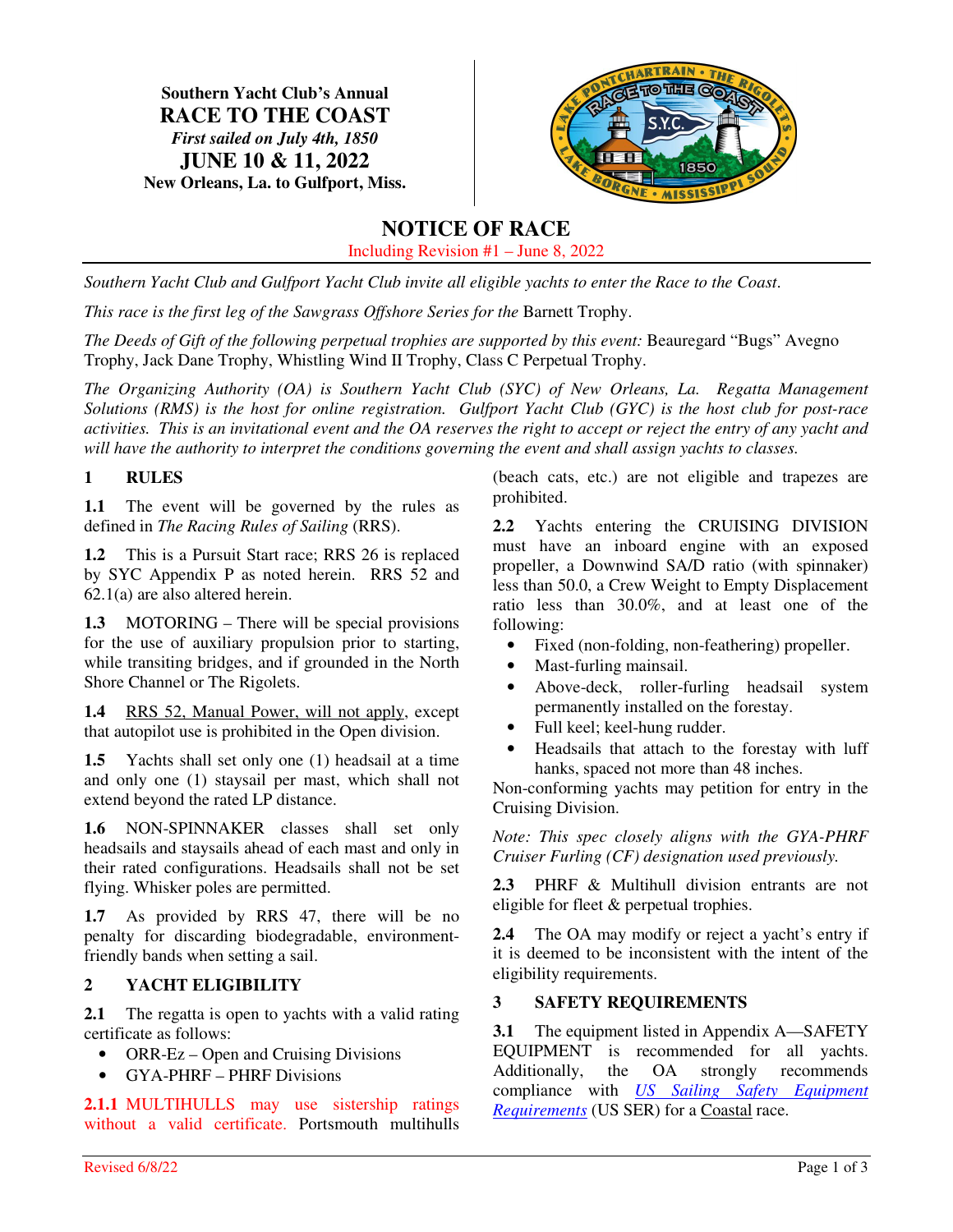**3.2** Prior to the start, each yacht shall hold a man overboard (MOB) briefing or drill involving the full crew.

**3.3** At each yacht's Prestart Check-in, every soul aboard shall be visible on deck wearing a Personal Flotation Device (PFD) and a handheld VHF shall be displayed.

# **4 TRACKING**

**4.1** Each yacht shall provide and carry a GPS tracking device in accordance with the appendix RACE TRACKING SPECIFICATION.

**4.2** The tracking device shall be operational from the time a yacht casts off before the start and until she next docks after finishing or withdrawing from the race.

### **5 CREW ELIGIBILITY & RESPONSIBILITIES**

**5.1** The term "Skipper" as used herein means the person, whether or not the owner of the yacht, who is so designated on the entry form and who is the Person in Charge of the yacht during the race. The Skipper is responsible for the yacht, its handling and safety, the conduct of the crew before, during and after the race, and compliance with the Notice of Race and the Sailing Instructions.

**5.2** The Skipper shall make all race documents available to each crew member for review.

**5.3** The safety of a boat and her crew is the sole and inescapable responsibility of the Owner, who shall do his best to ensure that the boat is fully sound, thoroughly seaworthy and manned by an experienced crew who are physically fit and sufficient in number to sail the boat in adverse conditions. The owner must ensure that all safety equipment is properly maintained and stowed and that the crew knows where it is kept and how it is used.

**5.4** Single-handed entries will not be accepted.

## **6 NOTICES TO COMPETITORS**

Amendments and notices will be posted on the official notice boards at SYC, GYC and online at RMS. Electronic notifications (email and/or text) will be sent to competitors registered via RMS.

## **7 DIVISIONS AND CLASSES**

The fleet will have the following divisions, broken into classes as entries warrant:

• OPEN – Monohull racing yachts.

- CRUISING Monohull cruising yachts with Spinnaker and Non-Spinnaker sub-divisions.
- MULTIHULL Multihull racing yachts.
- PHRF Legacy class for PHRF scoring.

Classes will be published on the Scratch Sheet.

### **8 ENTRIES AND FEES**

8.1 Eligible yachts may be entered by completing the online entry form, including payment of all fees. See Contacts below for link.

- **8.2** The entry fee is **\$50.00**.
- **8.3** The entry deadline is shown in the Schedule.

## **9 SCHEDULE**

| Friday June 10, 2022   |                                                         |  |
|------------------------|---------------------------------------------------------|--|
| 1700                   | Entry deadline                                          |  |
| 1900                   | Skippers Meeting at SYC                                 |  |
| Saturday June 11, 2022 |                                                         |  |
| 0800                   | Pursuit starting sequence begins                        |  |
|                        | GPS tracking devices must be active upon<br>casting off |  |
| ASAP                   | Post-race Awards Ceremony at GYC                        |  |

### **10 SKIPPERS MEETING**

**10.1** There will be an optional Skippers Meeting at SYC as shown in the Schedule. Competitors unfamiliar with this event are strongly encouraged to attend.

**10.2** The SAILING INSTRUCTIONS and SCRATCH SHEET with assigned start times will be posted online and distributed via email.

## **11 SPECIAL RACE CONDITIONS**

**11.1** SYC APPENDIX P – PURSUIT STARTING SYSTEM shall apply. RRS 26 is deleted.

**11.2** STARTING TIMES will be calculated by the RC and published on the scratch sheet and shall not be grounds for redress. This alters RRS 62.1(a).

**11.3** BRIDGE TIME – The course includes draw bridges at which yachts may be delayed. Each yacht shall record such bridge delays so that her elapsed time can be adjusted accordingly.

### **12 THE COURSE**

**12.1** The starting area will be located in eastern Lake Pontchartrain, approximately **12 nm** from both Southern and Pontchartrain Yacht Clubs, and **8 nm** from Tammany Yacht Club.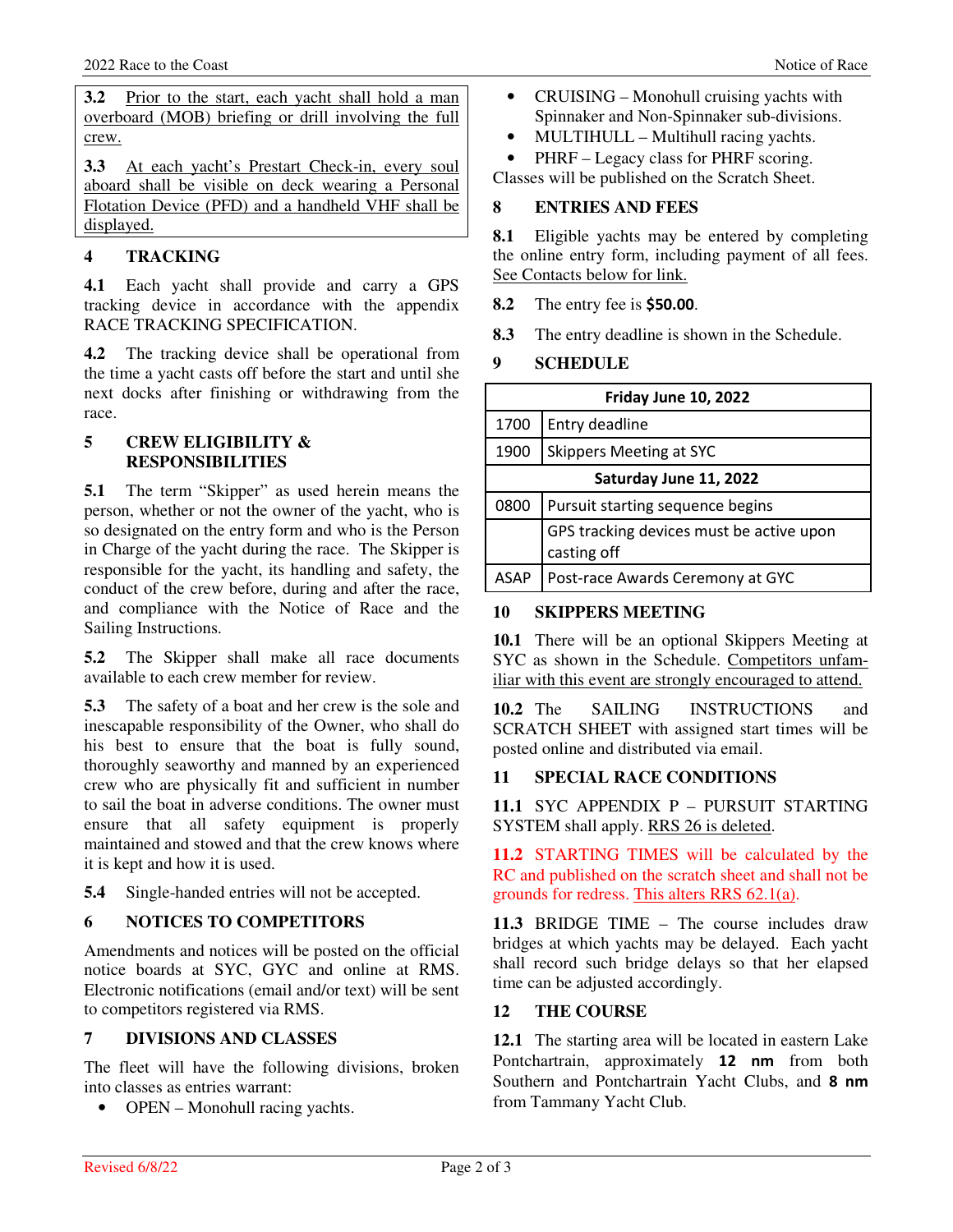**12.2** The course distance will be **50.0 nm** and is not subject to redress. This alters RRS 62.1(a).

**12.3** The fleet will transit the east end of Lake Pontchartrain via the North Shore Channel, proceed through The Rigolets to Lake Borgne, thence eastward into the Mississippi Sound to the finish near the Gulfport Harbor entrance. Required marks of the course will be specified in the Sailing Instructions. NOAA charts 11367, 11369 & 11371 are applicable.

### **13 PENALTIES AND SCORING**

**13.1** RRS 44.3 Scoring Penalty shall apply. (20% penalty with display of a YELLOW FLAG.)

**13.2** US SAILING Prescriptions Addendum V – Alternative Penalties, rule V2 shall apply.

**13.3** Yachts will be scored on corrected time as prescribed herein. The selection of handicap scoring parameters by the RC shall not be grounds for redress. This alters 62.1(a).

13.3.1 OPEN & CRUISING divisions will be scored using ORR-Ez PCS ratings.

**13.3.2** PHRF divisions will be scored using GYA Wind & Course Ratings.

**13.3.3** MULTIHULL divisions will be scored using TOD ratings assigned by the organizing authority.

### **14 DOCKING**

Yachts may dock or raft at the Gulfport YC Visitors Pier (D-Pier) overnight without charge. GYC slips may also be available by prior arrangement.

### **15 PRIZES**

**15.1** Prizes will be awarded as entries warrant. PHRF and Multihull divisions are not eligible for fleet and perpetual trophies, except best elapsed time.

**15.2** The following perpetual trophies will be engraved with the winners' names and presented at the annual SYC Awards Night:

- **Beauregard "Bugs" Avegno Trophy** First place in fleet.
- **Jack Dane Trophy**  First place in Class A.
- **Whistling Wind II Trophy** First place in Class B.
- **Class C Perpetual Trophy**  First place in Class C (Non-spin).

### **16 DISCLAIMER OF LIABILITY**

Competitors participate in the regatta entirely at their own risk. See RRS 3 Decision to Race. The Management of the event will not accept any liability for material damage or personal exposure, illness, injury or death sustained in conjunction with or prior to, during, or after the regatta.

### **17 INSURANCE**

Each participating yacht shall be insured with valid third-party liability insurance sufficient to cover liability for loss, damage, personal injury or death.

### **18 MISCONDUCT**

In the event of gross misconduct by a Skipper, owner, crew or their guests, before, during or after the regatta, a yacht may be subject to disqualification and other disciplinary action.

### **19 CONTACTS AND FURTHER INFORMATION**

For more information, see

www.southernyachtclub.org or contact:

- Southern Yacht Club: (504) 288-4200 or info@southernyachtlcub.org
- Gulfport Yacht Club: (228) 863-6796 Harbormaster Sam Vasquez: (228) 323-1336 or sam@gulfportyachtclub.org.

Regatta Chair: Kett Cummins, kett@cumminsnola.com

Online Entry: Regatta Management Solutions at https://www.regattaman.com/def\_event\_page.php?ra ce\_id=775&yr=2022

Race Tracking: Kattack.com



# # #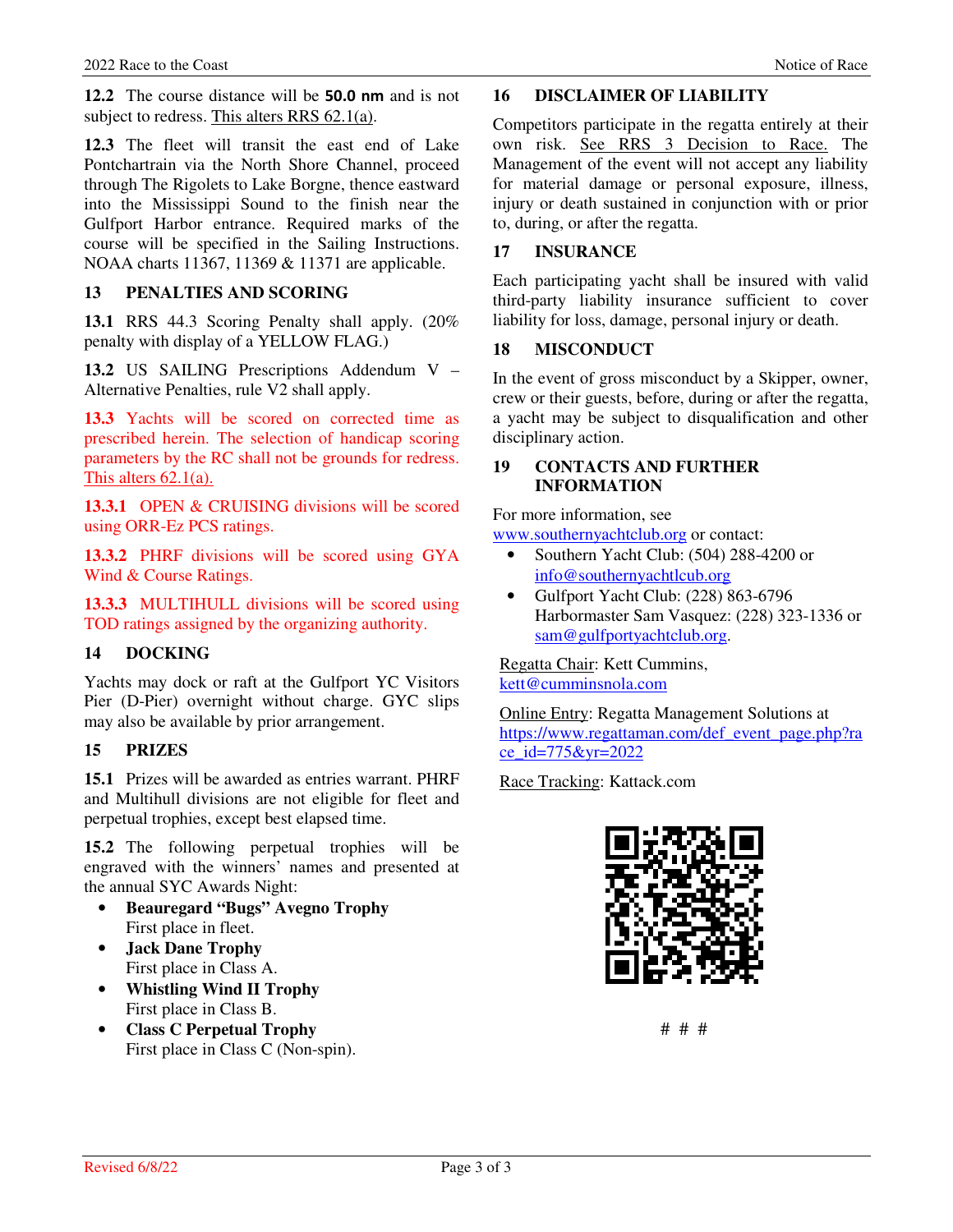# **Southern Yacht Club APPENDIX P**—**PURSUIT STARTING SYSTEM**

*The purpose of the Pursuit Starting System is to apply a staggered starting time arrangement whereby yachts start in the inverse order of their predicted elapsed time on the course. Thus, the fleet should finish within a relatively narrow time span.*

## **P1 PURSUIT STARTING SYSTEM**

**P1.1** When the Pursuit Starting System is specified by the NOR  $&$  SI, RRS 26 is deleted. RRS  $62.1(a)$  and Race Signals Flags I & P are also altered herein.

**P1.2** Each yacht has a prescribed Starting Time corresponding to her handicap rating and calculated for the course distance, as shown in the starting sequence distributed by the Race Committee. Starting Times may be altered by postponement.

**P1.3** The WARNING SIGNAL will be displayed with one sound signal not less than five (5) minutes prior to the first start of the starting sequence or following a postponement. The signal will remain displayed throughout the starting sequence, as follows:

- **Flag I** The starting sequence is active; each yacht shall start at her prescribed time.
- **Flags I over P**  The starting sequence is active following a postponement. The RC will hail instructions regarding changed Starting Times.

## This changes Race Signals Flags I & P.

**P1.4** Each yacht's STARTING SIGNAL will be her Starting Time and her PREPARATORY SIGNAL will be four (4) minutes prior to her Starting Time. No visual signals will be made.

**P1.5** The RC will attempt to make a sound signal at the Starting Time of each yacht entered in the regatta. Failure to make an accurate sound signal is not grounds for redress. This changes RRS 62.1(a).

## **P2 INDIVIDUAL RECALLS**

**P2.1** The **I Flag Rule,** RRS 30.1 (around the ends), is in effect for all starts.

**P2.2** The RC will attempt to hail the sail numbers of OCS yachts. The order, timing and success of these hails is not grounds for redress. This changes RRS 62.1(a).

# **P3 POSTPONEMENT**

Postponements only apply to yachts that have not yet started.

If a postponement is signaled, the RC will hail changes to the affected yachts and make respective adjustments to the order of finish.

## **P4 SCORING**

**P4.1** A yacht's elapsed time is the interval between her prescribed Starting Time and her recorded finish time.

**P4.2** Unless prescribed otherwise, the staggered Starting Times will serve as the only handicap correction and yachts will be scored in their order of finish.

# **P5 MOTORING PRIOR TO STARTING**

**P5.1** Unless prescribed otherwise, yachts may use auxiliary propulsion without penalty as specified in this section. A yacht motoring shall keep clear of a yacht sailing.

**P5.2** Prior to *starting* and not within two (2) boat lengths of the starting line, a yacht may continue to motor after her preparatory signal and Starting Time have passed.

**# # #**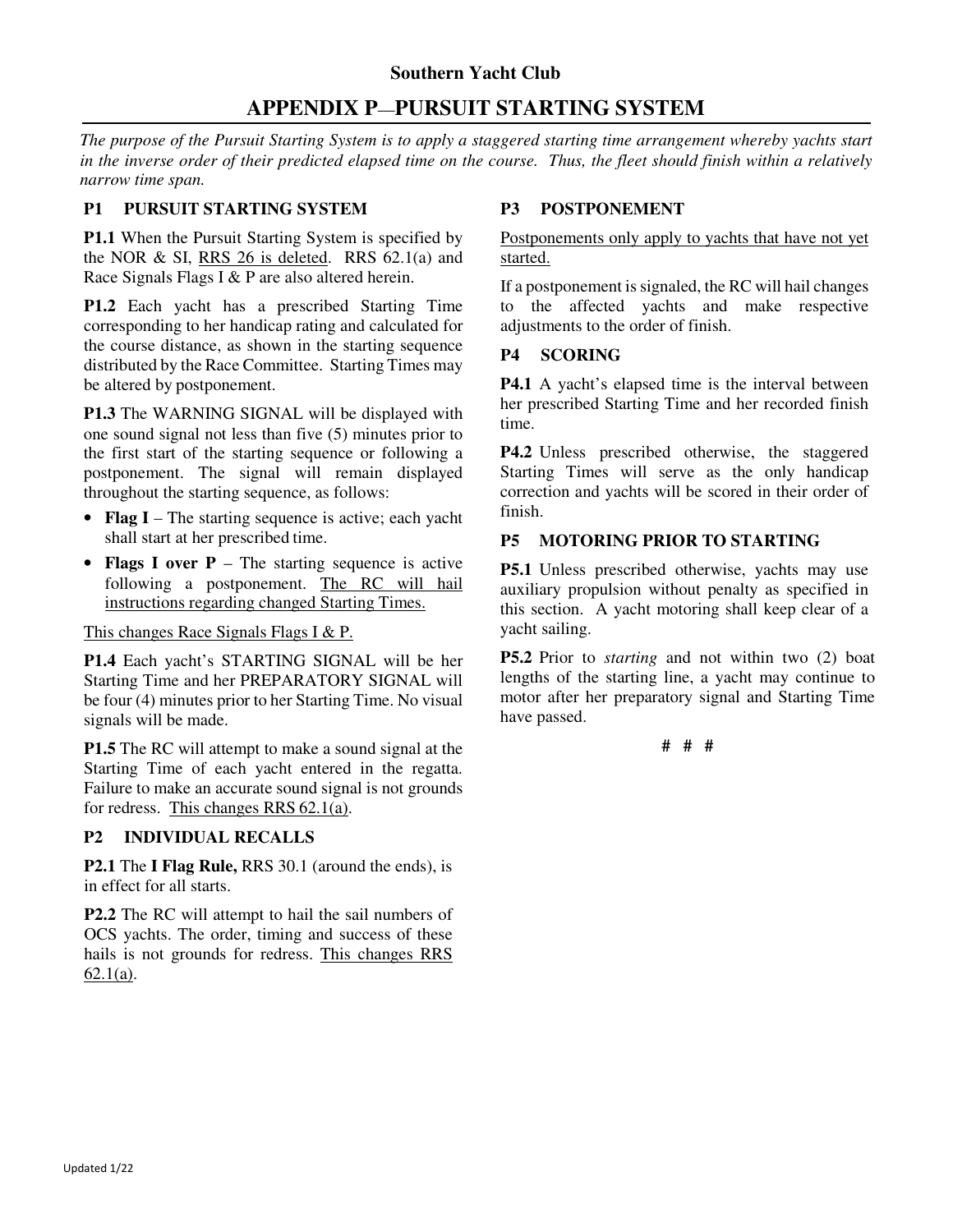# **RACE to the COAST Southern Yacht Club**

# **APPENDIX A—SAFETY EQUIPMENT**

In addition to USCG required safety equipment, the following equipment is recommended:

# **A1 MONOHULLS**

| <b>Marine Compass</b>      | Navigational charts and devices for safe piloting                                        |
|----------------------------|------------------------------------------------------------------------------------------|
| Soft wood plugs            | Two buckets, each one gallon minimum capacity                                            |
| Anchor and rode            | Two gallons emergency water                                                              |
| Water resistant flashlight | Minimum of two fire extinguishers                                                        |
| <b>VHF</b> radio           | Cell phone with charger or spare batteries                                               |
| <b>Navigation Lights</b>   | USCG approved PFD's with whistle for each crew member                                    |
| One manual bilge pump      | Horseshoe type life ring with pole and self-activating light, or<br>Man Overboard Module |
| First Aid kit and manual   |                                                                                          |
| Tools and spare parts      | <b>USCG</b> required distress signals                                                    |

## **A2 MULTIHULLS**

 Multihulls are subject to the requirements of the *GYA-MC Safety Recommendations* for Category 2 events. The Category 2 equipment requirements are excerpted and modified below:

| <b>Marine Compass</b>                                              | Righting Line at least 8 mm in diameter - beach cats          |
|--------------------------------------------------------------------|---------------------------------------------------------------|
| Adequate drinking water                                            | Navigational charts and devices for safe piloting             |
| Adequate food, energy bars, and<br>snacks to maintain crew stamina | Tools and spare parts including a knife for each crewmember   |
| First Aid kit                                                      | VHF radio receiver (2 suggested) rated submersible and floats |
| GPS - rated submersible                                            | Water resistant flashlights with spare batteries              |
| Cell phone or satellite phone (sealed)                             | One hand held flare and PLB for each crewmember               |
| <b>EPIRB or Personal Locator Beacon</b>                            | Tether for each crewmember *                                  |

## **\* Tether specific recommendation:**

*Each crewmember shall have a tether that attaches them to the boat while sailing including while on the trapeze. These tethers shall have quick disconnect hardware that can be operated with one hand to release the tether from the crew's trapeze harness or dedicated harness.*